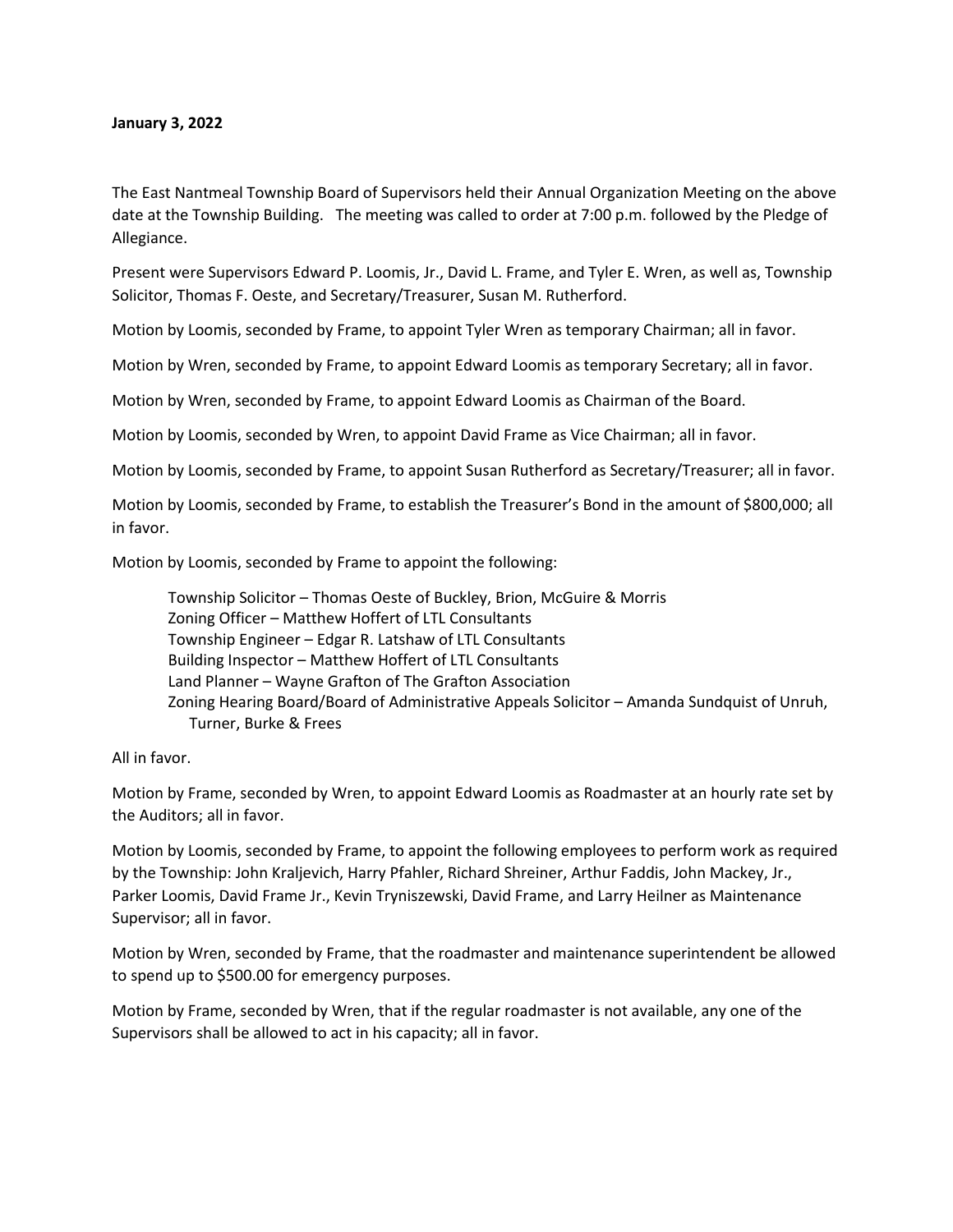Motion by Frame, seconded by Loomis, to appoint the following residents to fill vacancies and expired terms on boards/committees:

Zoning Hearing Board for a three-year term – Bud Locilento (24) and Lyle W. Bliss (24) Board of Administrative Appeals for a three-year term – William Minahan (24) Planning Commission for a four-year term – Fred Minahan (25) Historical Commission for a three-year term – Mark Dzuban (24) and Gary Wills (24) Environmental Advisory Council for a three-year term – Christopher Giacoponello (24) Vacancy Board for a one-year term – Nancy Barclay (22)

All in favor.

Motion by Wren, seconded by Loomis, to appoint David Frame as the Voting Delegate at the State Convention; all in favor.

Motion by Wren, seconded by Frame, that the Supervisors and Secretary/Treasurer be members of County and State Organizations for Township Officials; all in favor.

Motion by Wren, seconded by Frame, to establish the Real Estate tax rate of .5 mills according to the 2022 budget; all in favor.

Motion by Wren, seconded by Frame, that the real estate transfer tax, earned income, and open space tax be imposed in accordance with the terms of Ordinance Nos. 1986-1, 1986-2, and 2003-3, 2010-2, and Resolution 2012-2; all in favor.

Motion by Loomis, seconded by Wren, to appoint Berkheimer Associates to collect the Township's real estate tax in accordance with the terms of Resolution 1995-4 and to exonerate the Tax Collector from collecting interim real estate taxes less than One Dollar; all in favor.

Motion by Frame, seconded by Wren, to appoint Keystone Collections to collect the Township's earned and open space income taxes in accordance with the terms of Resolution 2010-8; all in favor.

Motion by Frame, seconded by Wren, that the 2022 mileage rate will be increased to 58.5 cents per mile set by the Internal Revenue Service. Any mileage reimbursed at a rate higher than the current IRS standard is classified as taxable income; all in favor.

Motion by Wren, seconded by Frame, to re-confirm Resolution 2019-1, establishing the fire company, ambulance and police boundaries of East Nantmeal Township; all in favor.

Motion by Wren, seconded by Frame, to re-confirm Resolution 2007-2, establishing the helicopter dispatch order for air medical helicopter; all in favor.

Motion by Wren, seconded by Frame, to select Truist Bank (formerly BB&T) as the depository for General Funds, Liquid Fuels Funds, Open Space Funds, Road Fund, Payroll Fund, ARPA Fund; and S&T Bank for Special Funds. All in favor.

Motion by Wren, seconded by Frame, to hold the Board of Supervisors Regular Meetings on the second Wednesday of each month at 7:00 p.m., except January will be immediately following the Organization Meeting; and, Work Session meetings to be held the fourth Wednesday of the month at 8:00 a.m. as needed. All in favor.